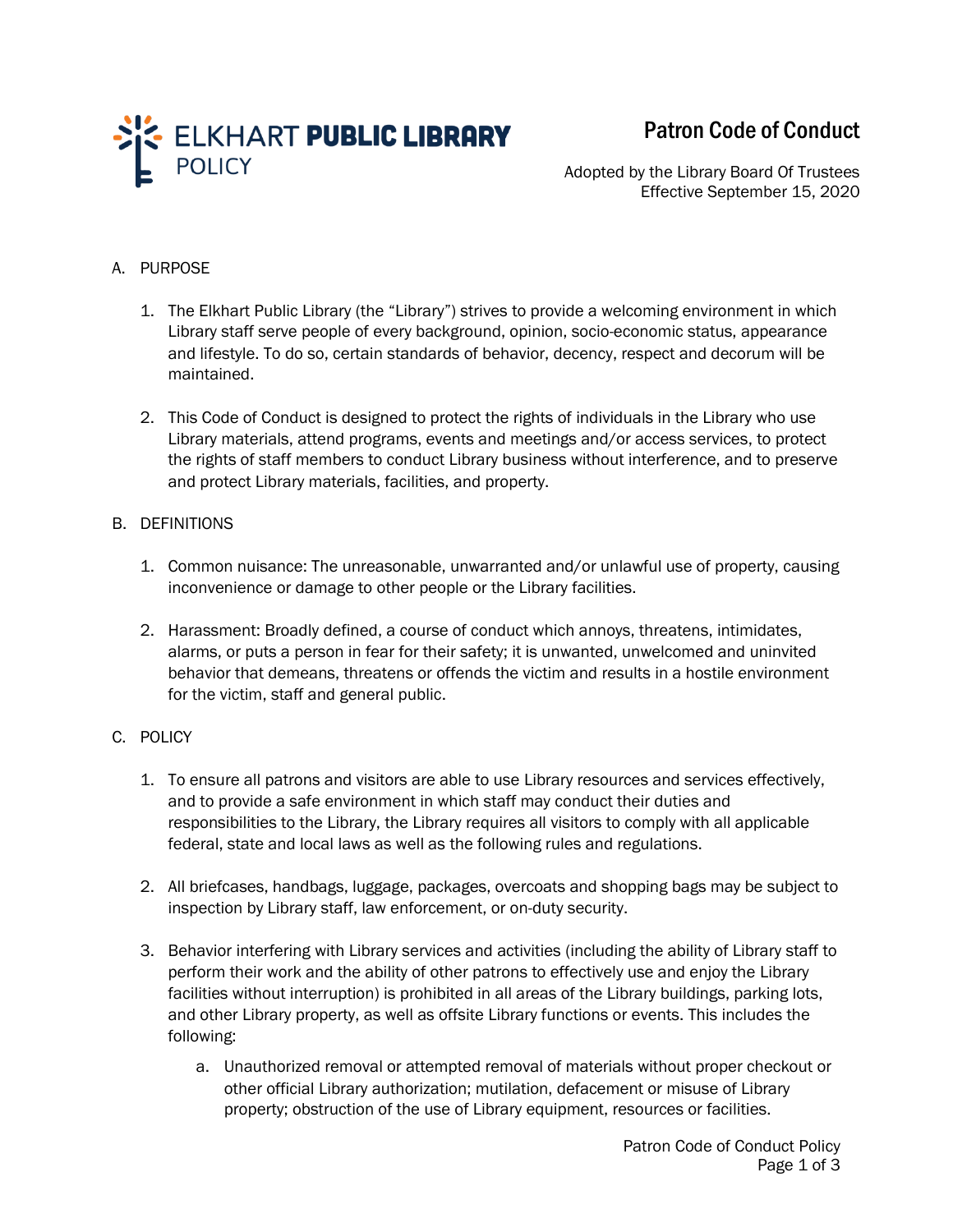- b. Being in an unauthorized area; remaining in the Library after closing or after being asked to leave; or refusing to evacuate in an emergency or during an evacuation drill.
- c. Disorderly or disruptive conduct, such as noisy or boisterous activities that a reasonable person would find disturbing.
- d. Obscene or abusive language or acts.
- e. Possession, use, or being under the influence of alcohol or illegal drugs.
- f. Use of Library furniture, equipment, technology and devices, or facilities in a manner for which they were not intended or designed, including, but not limited to, lying on furniture or the floor.
- g. Sleeping (exceptions may be made for children attended by caregivers).
- h. Poor bodily hygiene, or unsanitary personal conditions that creates or may reasonably be expected to create a nuisance to Library staff, Library patrons, and/or the general public.
- i. Excessively strong perfume or other scents that create a nuisance or may be reasonably expected to create a nuisance to Library staff, Library patrons, and/or the general public.
- j. Entering the Library without being fully clothed and/or wearing attire that a reasonable person would find inappropriate, suggestive, vulgar, excessively revealing, or in violation of public indecency statues, regulations and ordinances.
- k. Leaving personal items unattended and/or storing personal items in the Library.
- l. Disregarding federal, state, and local laws, rules regulations, ordinances, policies and procedures, including, but not limited to, fire regulations.
- m. Threatening or intimidating others (such as; abusive language; threats of violence or harassment; stalking, excessive staring at or following others through the building; unwanted or inappropriate touching, sexual advances, innuendo, or jokes), or engaging in any behavior that is potentially unsafe or harmful to self, Library staff, Library patrons or the general public.
- n. Physical illnesses or behavior resulting in a threat to public health, safety, or general welfare or the health, safety or welfare of Library staff or Library patrons.
- o. Any other behavior constituting a common nuisance.
- 4. Consumption of food items in the Library is prohibited except as part of a Library-sponsored event or as allowed by the Meeting Room Policy.
- 5. Failure to comply with the Library's established standards of acceptable behavior may result in removal from the Library and serve as grounds for restriction of Library privileges.
- 6. The length of the suspension of Library privileges and/or removal from the Library premises shall depend on the nature and seriousness of the offense, the extent or nature of the disruption caused, any history or prior infractions of this policy or other Library policies, and any other relevant circumstances.